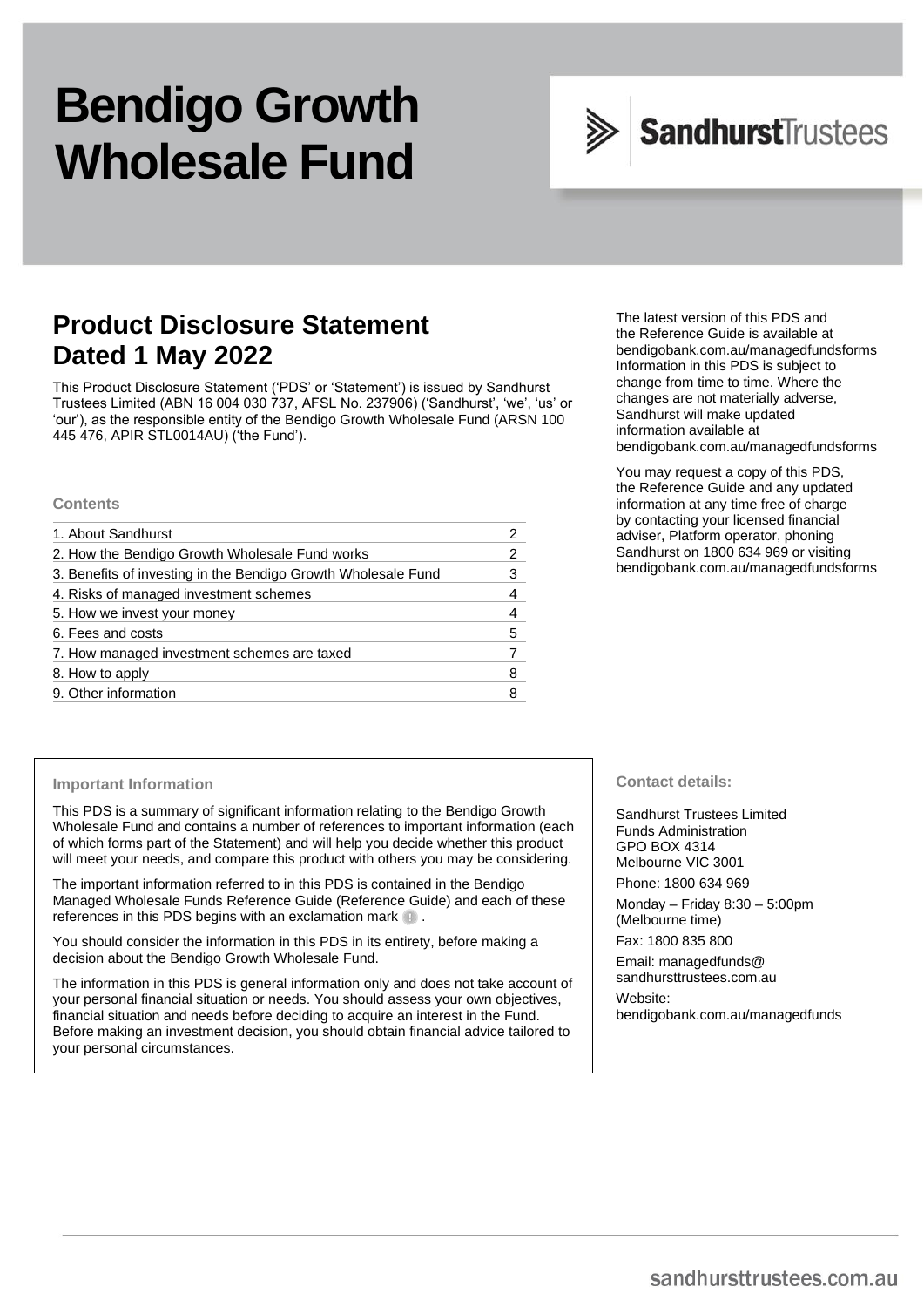# **1. About Sandhurst**

Sandhurst is the Fund's responsible entity and investment manager. Sandhurst is responsible for overseeing the Fund's operation, and managing and administering the Fund in the best interests of investors.

Sandhurst is a wholly owned subsidiary of Bendigo and Adelaide Bank Limited (ABN 11 068 049 178, AFSL No. 237879) (Bendigo and Adelaide Bank) and is part of the Bendigo and Adelaide Bank Group, which comprises Bendigo and Adelaide Bank and its related entities.

We are a highly regarded financial services provider and part of Bendigo and Adelaide Bank's wealth management arm. Established in 1888, we have evolved from a traditional trustee company to a modern full-service wealth manager.

Like Bendigo and Adelaide Bank, we have a strong focus in supporting the people, communities and initiatives from which we draw our ongoing success.

# **2. How the Bendigo Growth Wholesale Fund works**

#### **Structure**

The Fund is a registered managed investment scheme, whereby your money is pooled with other investors' money. Sandhurst invests this money on behalf of all the Fund's investors. This means that you have access to certain investments that you may not otherwise be able to access on your own. The ASIC website [moneysmart.gov.au](https://www.moneysmart.gov.au/) has more information on managed investment schemes.

The Fund is established under a constitution (Constitution), which sets out your rights and the powers and responsibilities of Sandhurst. You can obtain a copy of the Constitution free of charge by contacting us.

Under the Corporations Act 2001 (Corporations Act), the Fund is required to have a compliance plan lodged with ASIC. The compliance plan is audited annually and sets out measures that Sandhurst will implement to ensure that the Fund's operation complies with the Corporations Act and the Constitution.

#### **About units and unit pricing**

The Fund is unitised, meaning that when you invest in the Fund, you purchase units that represent a beneficial interest in the Fund's assets (but not in any particular underlying asset).

The unit price is calculated each business day (i.e. any day that is not a weekend or a public holiday in Melbourne, Victoria) by dividing the Fund's net asset value by the number of units on issue, and is adjusted for transaction costs including the buy/sell spread (see section 6 'Fees and costs' in this PDS and section 3 'Fees and costs' in the Reference Guide for further information). Valuations of the Fund's assets are conducted at any time determined by Sandhurst, at regular intervals appropriate to the nature of the asset, and such times as required in the Constitution. The unit price will vary as the market value of the assets in the Fund rises or falls. The latest unit prices are available at [bendigobank.com.au/personal/](https://www.bendigobank.com.au/personal/investing/managed-funds/unit-prices)  [investing/managed-funds/unit-prices](https://www.bendigobank.com.au/personal/investing/managed-funds/unit-prices)

Sandhurst has adopted a unit pricing policy setting out the principles which we apply when exercising unit pricing discretions under the Constitution. You can request a copy of the policy and other documents relating to unit pricing discretions free of charge by calling Sandhurst.

#### **Applications and withdrawals**

You can make applications and withdrawals at any time, subject to the following minimum requirements (which Sandhurst may change at its discretion):

- Minimum initial investment \$50,000
- Minimum additional investment \$100 or a minimum of

|           |                     | regular savings plan |
|-----------|---------------------|----------------------|
|           | Minimum withdrawals | \$1.000              |
| $\bullet$ | Minimum switches    | \$1.000              |

Minimum investment balance \$50,000

Note: Sandhurst may accept lesser amounts at its discretion.

\$50 per month via the

Sandhurst will retain any interest earned on application money before it is paid into the Fund.

#### **Initial investment**

To acquire units in the Fund, you will need to complete an Application Form. If a completed Application Form is received and accepted before 12 noon Melbourne time on a business day, the application will be processed using the Fund's application price calculated as at the close of business on that day. Otherwise, the following business day's application price will be used (these conditions also apply to additional investments – see below).

Payment can be made by cheque or direct debit (if using direct debit, you will need to complete the relevant section of the Application Form) or other method acceptable to Sandhurst. In certain circumstances, Sandhurst reserves the right to refuse an application or accept only part of an application or change processing times.

The Application Form is available at [bendigobank.com.au/managedfundsf](https://bendigobank.com.au/managedfundsforms)orms

#### **Additional investments**

You can increase your investment by acquiring units in the Fund at any time, with payment made by BPAY®, cheque, direct debit or other method acceptable to Sandhurst. Units will be issued in accordance with the initial investment timings listed above. You should obtain a copy of the most up-to-date PDS for this Fund when making additional investments, as the investment will be made on those terms. In certain circumstances, Sandhurst reserves the right to refuse an additional investment or accept only part of an additional investment (for example, if the Fund is closed to additional investments) or change processing times.

The Investment Contribution Form is available at [bendigobank.com.au/managedfundsf](https://bendigobank.com.au/managedfundsforms)orms

® Registered to BPAY Pty Ltd ABN 69 079 137 518

#### **Regular savings plan**

The Fund offers a regular savings plan with a minimum investment of \$50 per month. Simply complete this election on your Application Form, or alternatively, you can establish a regular savings plan at any time by completing the Investment Contribution Form available at

[bendigobank.com.au/managedfundsf](https://bendigobank.com.au/managedfundsforms)orms and nominate your contribution amount.

#### **Withdrawal requests**

You can decrease your investment by withdrawing some or all of your units by sending Sandhurst a completed Withdrawal Form. If your Withdrawal Form is received and accepted before 12 noon Melbourne time on a business day, the withdrawal will be processed using the Fund's withdrawal price calculated as at the close of business on that day. Otherwise, the following business day's withdrawal price will be used. If you make a withdrawal request which would result in your investment balance falling below the minimum investment balance as set out above under the heading "Applications and withdrawals", Sandhurst may at its discretion treat your withdrawal request as relating to all of your remaining units in the Fund.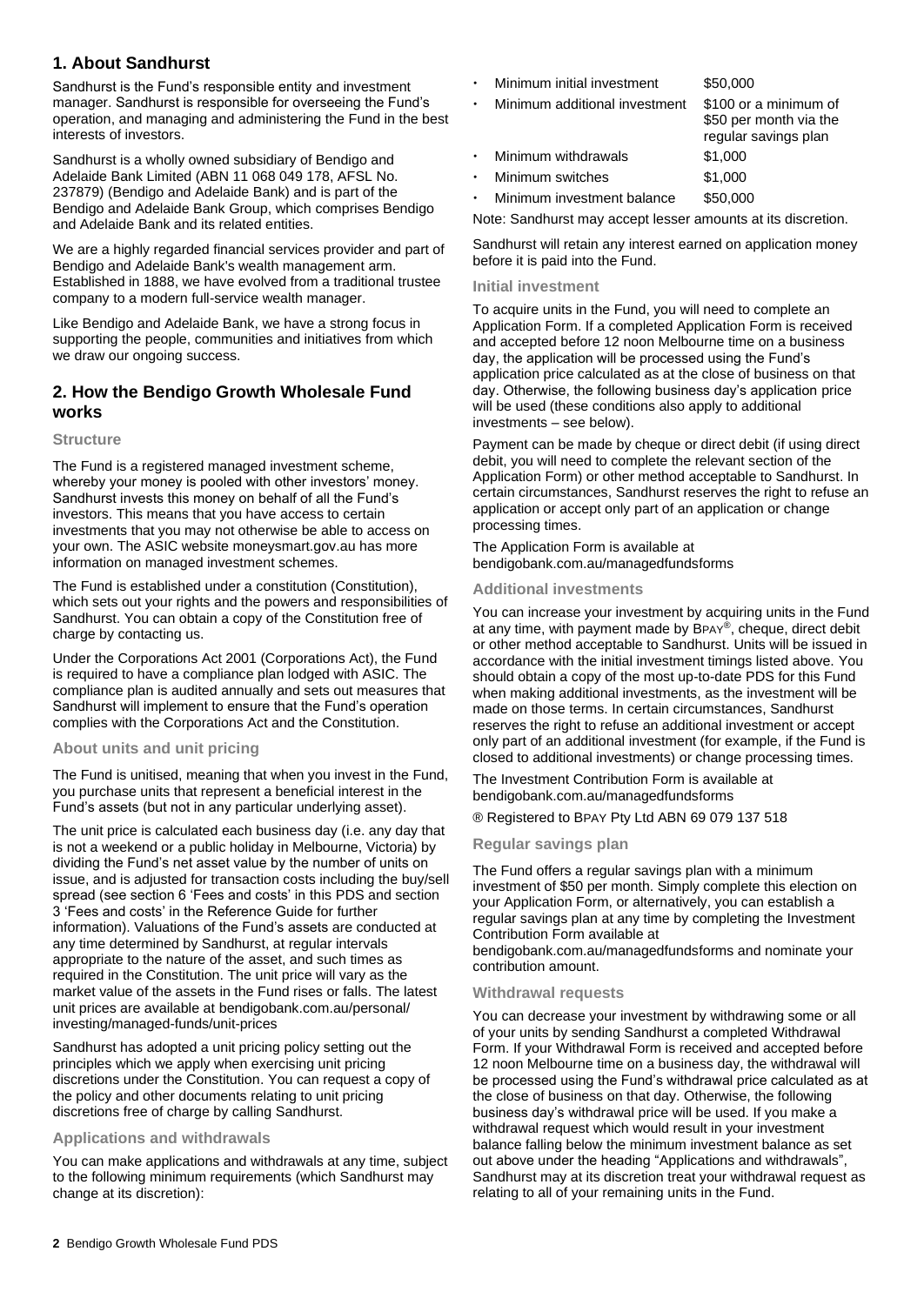#### The Withdrawal Form is available at [bendigobank.com.au/managedfundsf](https://bendigobank.com.au/managedfundsforms)orms

After Sandhurst has received and accepted a completed Withdrawal Form, withdrawals are normally paid within 5 business days of the withdrawal date (however, the Fund's Constitution allows up to 30 days or such longer period as Sandhurst determines in certain circumstances). Withdrawals will be credited directly to your nominated account or a cheque can be sent to you upon request.

In extraordinary circumstances, Sandhurst reserves the right to suspend withdrawals from the Fund, such as if in the reasonable opinion of Sandhurst, it is in the best interests of investors as a whole to do so. In some circumstances, such as when there is a freeze on withdrawals, you may not be able to withdraw your units in the Fund within the usual period for withdrawal requests. Sandhurst reserves the right to change processing times.

#### **Minimum investment balance**

If the current value of your investment falls below the minimum investment balance as set out above under the heading "Applications and withdrawals", Sandhurst may at its discretion redeem your interests in the Fund and pay the proceeds to you.

#### **Switching and transfers**

You may switch from the Fund to other funds operated by Sandhurst and which are listed on the Switch Form (available at [bendigobank.com.au/managedfundsf](https://bendigobank.com.au/managedfundsforms)orms). When you request a switch, we will redeem your existing units in the Fund at the next available redemption price and we will use the proceeds to buy the units in the new fund at the relevant application price. There is currently no charge for switching between funds, however buy/sell spreads do apply. Switching from one fund to another fund may give rise to tax consequences and it is recommended that you check the tax implications with your accountant or financial adviser before switching.

When making a switch the minimum balance and transaction amounts of the respective funds must be met. You should obtain a copy of the most up-to-date PDS for each fund when requesting a switch, as the switch will be made on the terms of that PDS and the Switch Form. These documents and the Switch Form are available at [bendigobank.com.au/managedfundsf](https://bendigobank.com.au/managedfundsforms)orms

You can also transfer your units in the Fund to another person. To discuss what is required for a transfer, please contact us on 1800 634 969.

#### **Income distributions**

The Fund may earn income such as dividends, interest and other distributable income, as well as net realised capital gains on the sale of underlying assets. It is Sandhurst's intention that the full amount of the Fund's taxable income in each financial year be distributed to investors. The amount of distributions will vary from period to period and there may be periods in which no distribution is made. Distributions are calculated half yearly as at 30 June and 31 December, and normally paid within 2 months.

Your entitlement to distributions is calculated by dividing the total distribution amount by the total number of units on issue at the distribution date, and multiplying the result by the number of units you hold on that date. If you withdraw units prior to the distribution date, you will not receive any distribution for the period you held those units in the relevant distribution period. However, the Fund's unit price will incorporate the distribution entitlement up to the withdrawal date.

You can choose to have your distributions either:

- reinvested in further units in the same Fund; or
- paid to you by direct credit to your nominated account.

If you do not make a choice, or if a direct credit rejection occurs, then your distributions will be automatically reinvested by acquiring additional units in the Fund at the unit price applicable

at the end of the relevant distribution period (the buy/sell spread does not apply to reinvested distributions). You can change your choice for receiving distribution payments by advising Sandhurst at least 10 business days before the end of the relevant distribution period. Otherwise, the change to your distribution instructions will not occur until after the next distribution is paid. Distributions will not be paid by cheque.

#### **Platform investors**

If you are investing through a master trust, wrap account or other investor directed portfolio-type service (collectively referred to as a "Platform"), it is generally the operator of that Platform or the custodian of the Platform which becomes the investor in the Fund, not you. Accordingly, they have the rights of an investor and can exercise them in accordance with their arrangements with you.

If you invest through a Platform, you are subject to the terms that are prescribed by the operator of that Platform which may differ from the terms outlined in this PDS (such as procedures for making investments, switches and withdrawals, cooling off periods, cut-off times for transacting, timing for distributions, additional fees and costs and investor reporting).

Sandhurst is not responsible for the operation of any Platform through which you invest. In addition to reading this PDS, you should read the PDS for the Platform and other documents that explain the Platform, as issued by your Platform operator.

 You should read the important information about 'Acquisition and disposal of units' before making a decision. Go to section 1 of the Reference Guide at [bendigobank.com.au/managedfundsf](https://bendigobank.com.au/managedfundsforms)orms The material relating to the 'Acquisition and disposal of units' may change between the time when you read this Statement and the day when you acquire the product.

# **3. Benefits of investing in the Bendigo Growth Wholesale Fund**

The significant features and the significant benefits of the Fund include:

- **Ready-made diversification:** The Fund provides a readymade diversified solution. It provides exposure to a variety of different asset managers and styles that invest across the asset classes of Australian and international shares, property and infrastructure, alternative assets, Australian and international fixed interest securities and cash.
- **Access to leading professional asset managers:** The Fund provides access to the resources and knowledge of a number of different professional asset managers who specialise in managing specific asset classes and who research and monitor investment markets to find the best opportunities.
- **Capital growth with moderate income:** The Fund is designed to be a long term investment that aims to deliver capital growth with moderate income. If you choose to reinvest your distributions you can benefit from the power of compounding, which allows you to generate returns on your reinvested distributions to optimise your investment earnings over the long term.
- **A simple and convenient way to invest:** The Fund is designed to make investing easy for you. We handle all the investment decisions, paperwork and administration, and provide you with regular information and reporting on your investment. Our application process is straightforward and our friendly staff are on hand to assist you with any queries regarding your investment.
- **Regular savings plan:** The Fund offers the convenience of a regular savings plan so you can add to your investment on a regular basis with as little as \$50 per month. Regular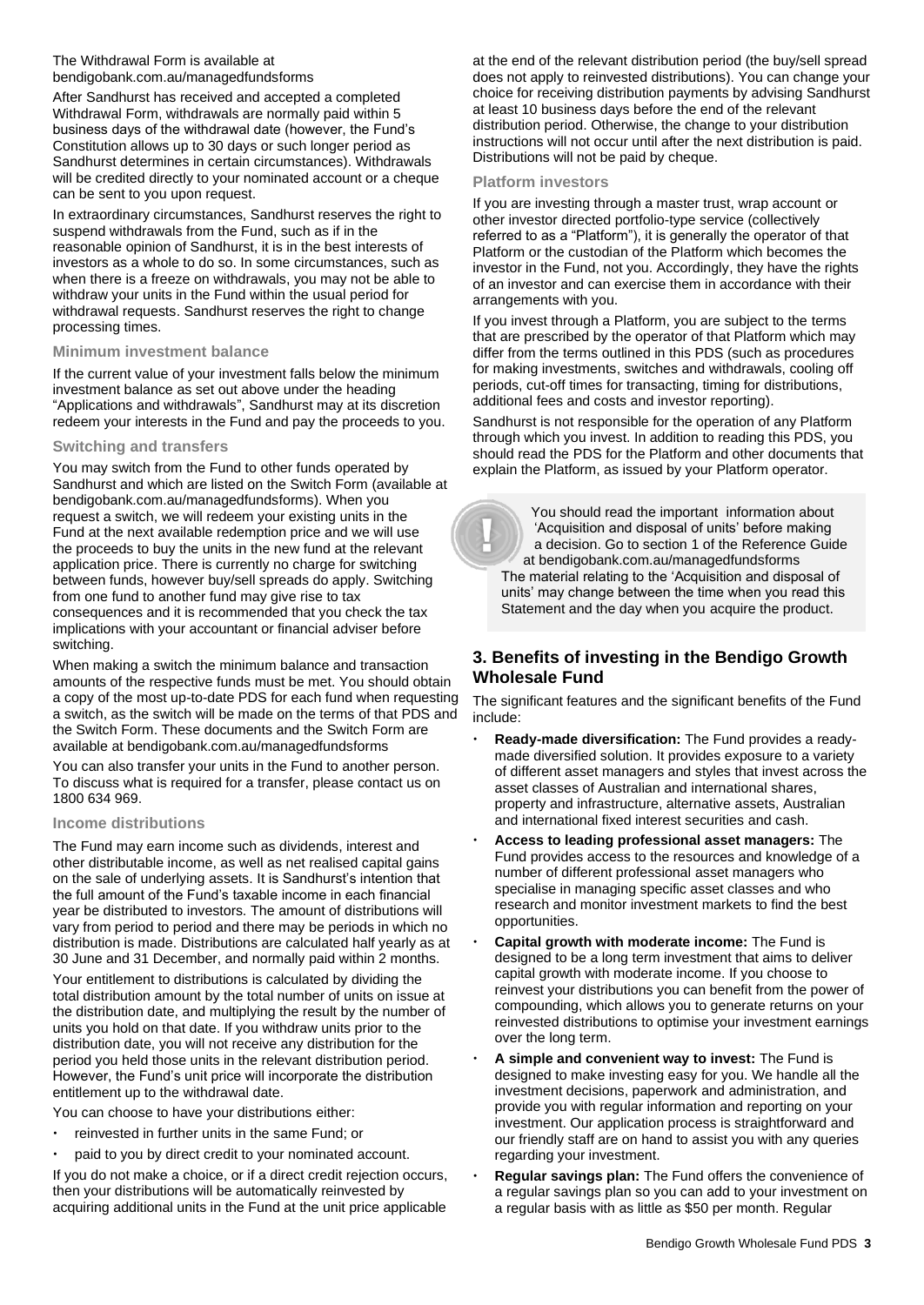investments can be deducted straight from your bank account.

 **A responsible entity with a proven record:** Sandhurst aims to create wealth for investors by employing a disciplined and conservative approach to managing quality investments.

The Fund aims to provide a simple, cost-effective solution to help you save for your future.

### **4. Risks of managed investment schemes**

The purpose of this section is to inform you of the types of significant risks that may apply to an investment in the Fund and is a summary only. It does not purport to be a comprehensive statement of all the risks.

All investments carry risk. Different investment strategies may carry different levels of risk, depending on the assets that make up the investment strategy. Generally, assets with the highest long-term returns may also carry the highest level of short-term risk.

The significant risks of investing in the Fund are summarised as follows:

- **Individual investment risk:** Investments made by the Fund will fluctuate in value, meaning that they can, and do, fall in value for many reasons. This is an inherent risk associated with all managed funds. Sandhurst aims to reduce investment risk by investing in diversified portfolios and selecting experienced asset managers who have expertise in managing the asset classes they are chosen to manage.
- **Market risk:** The Fund is impacted by market risk. Factors that may influence the market include changes to economic, technological, climate, political, taxation, country, legal conditions and/or market sentiment. Sandhurst, in investing in the investment vehicles of the asset managers, considers these risks and processes each asset manager uses to address the impact of these risks. Further, the Fund invests in a diversified portfolio of investments within its prescribed asset classes to reduce the impact of market risk.
- **Currency risk:** The Fund has exposure to international markets. Changes in foreign currencies relative to the Australian dollar can have a positive or negative impact on investment returns or values. The asset managers of the Fund's investments, including Sandhurst itself, may manage currency risk by the use of currency derivatives to hedge currency exposure.
- **Fund risk:** The Fund may not achieve its investment objective or Sandhurst may underperform other investment managers. The Fund could be terminated, the fees and costs could change, Sandhurst could be replaced as the responsible entity and/or investment manager, or key personnel could change. Sandhurst has established operational risk and compliance processes and aims to minimise Fund risk by monitoring how these risks may impact on the Fund and by acting in the best interests of investors.
- **Derivatives risk:** Derivatives may be used from time to time for both gaining and hedging exposure to assets, interest rate risk and/or currencies. Derivatives risk includes the value of derivative positions not moving in line with the movement in the underlying asset, potential illiquidity of the derivative, and the Fund being unable to meet payment obligations in relation to derivative contracts. Sandhurst has processes in place to govern the use of derivatives. Sandhurst will not use derivatives to gear the returns of the Fund.
- **Liquidity risk:** The Fund's assets may not be able to be converted into cash in a timely manner in order to pay withdrawal requests. Sandhurst manages liquidity risk by investing in a range of assets that ordinarily can be readily converted into cash.
- **Counterparty risk:** Counterparty risk represents the loss that would be recognised if counterparties (i.e. the other parties to the contracts such as securities dealers or derivative counterparties or responsible entities) fail to perform as contracted. The asset managers of the Fund's investments are primarily responsible for managing this risk.
- **Regulatory risk:** Investment performance may be affected by changes to government policies, regulations and taxation laws.
- **Asset manager risk:** A fund of another asset manager in which the Fund invests could be terminated, or there could be changes in the fees and costs, the responsible entity and/or asset manager, or key personnel. The underlying asset manager may underperform the relevant performance benchmark or other asset managers. To minimise this risk, Sandhurst has strong risk management, governance and investment management processes in place, including the assessment and ongoing monitoring of asset managers.

The significant risks of investing in managed investment schemes include that:

- the value of investments will vary over time;
- the level of returns will vary and future returns may vary from past returns;
- returns are not guaranteed and you may lose some of your money;
- laws affecting managed investment schemes may change in the future; and
- the level of risk for you will vary depending on a range of factors including, age, investment time frames, where other parts of your wealth are invested and your risk tolerance.

The performance of the Fund is regularly monitored to assess whether the investment policy and the objectives of the Fund are being met. However, we do not guarantee future profitability, Fund returns, distributions or return of capital.

You should consult with your financial adviser to properly understand the risks associated with the Fund and your attitude to investment risk.

Sandhurst, Bendigo and Adelaide Bank and its related entities do not guarantee the repayment of capital invested, the payment of income or the Fund's investment performance. An investment in the Fund does not represent a deposit with, or a liability of Sandhurst, Bendigo and Adelaide Bank or its related entities. Bendigo and Adelaide Bank does not stand behind or guarantee the performance of Sandhurst.

Sandhurst is not an authorised deposit-taking institution within the meaning of the Banking Act 1959.

# **5. How we invest your money**

The Fund offers a single investment option.

Sandhurst aims to create wealth for investors by providing simple and professionally managed investment opportunities.

Our approach involves investing Fund assets in investment vehicles that are managed by a variety of expert asset managers who specialise in managing specific asset classes, including Sandhurst itself. We call this the 'manage the manager' approach. This approach is founded on Sandhurst's belief that it is unlikely one manager will be successful across all asset classes in the medium to long term. The investments that Sandhurst select all share one common characteristic, they are managed by asset managers that have expertise in their field and have a record of delivering competitive investment performance over the long term.

Sandhurst will also invest in alternative assets that may not use the 'manage the manager' approach. These may include, and are not limited to, investments such as commodities and unlisted assets. In addition, Sandhurst manages the cash component of the Fund and also manages derivatives held by the Fund from time to time.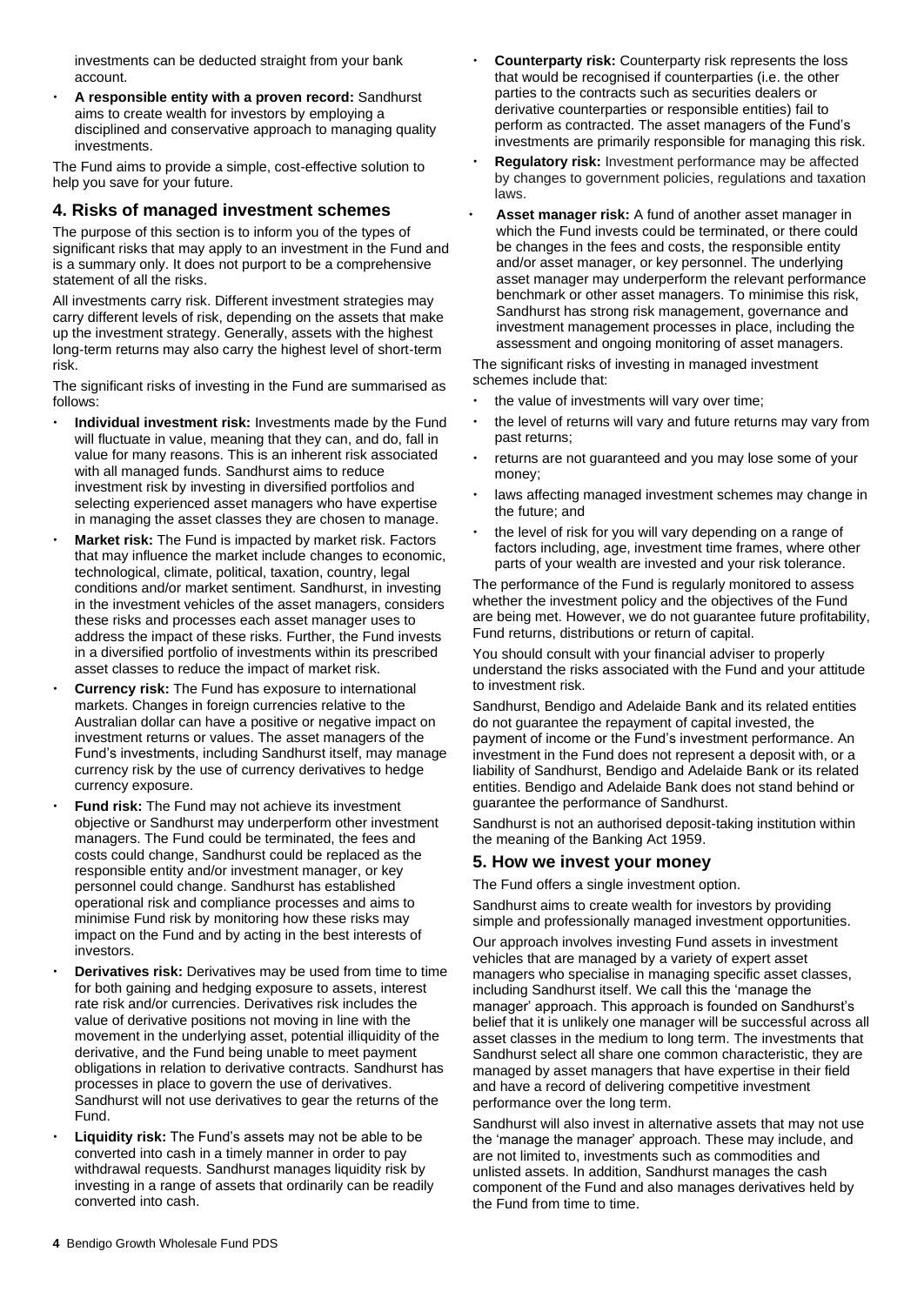| Sandhurst monitors and manages foreign          |
|-------------------------------------------------|
| currency exposures. The neutral position for    |
| exposure to currencies is 50% hedged for        |
| international shares and 100% hedged for global |
| fixed interest, we may vary these positions at  |
| any time based on our view of economic and      |
| market conditions.                              |

Sandhurst uses a predominantly active approach, meaning it identifies, monitors and invests amounts between specialist asset managers who buy and sell assets based on changing market conditions. Sandhurst may either via derivatives or specialist asset managers invest a limited proportion of the funds assets in index tracking strategies. Sandhurst determines the allocation to each asset class on an ongoing basis within the ranges set out in the table adjacent for this Fund.

Further information about these asset managers can be found a[t bendigobank.com.au/global](https://www.bendigobank.com.au/globalassets/documents/wealth/managedfunds/asset-manager-guide.pdf) [assets/documents/wealth/managedfunds/asset](https://www.bendigobank.com.au/globalassets/documents/wealth/managedfunds/asset-manager-guide.pdf)[manager-guide.pdf](https://www.bendigobank.com.au/globalassets/documents/wealth/managedfunds/asset-manager-guide.pdf)

**Warning:** When choosing whether to invest in the Fund, you should consider:

- the likely investment return;
- the risk; and
- your investment timeframe.

#### **Labour standards, or environmental, social or ethical considerations**

Sandhurst takes into account certain labour standards or environmental, social or ethical considerations in the selection, retention or realisation of investments relating to the Fund. See "Labour standards, or environmental, social or ethical considerations" under the heading "Investment Process" in the Reference Guide for more information.

> You should read the important information about the Fund's investment process before making a decision. Go to section 2 of the Reference Guide at [bendigobank.com.au/managed](https://bendigobank.com.au/managedfundsforms) [fundsf](https://bendigobank.com.au/managedfundsforms)orms The material relating to the Fund's investment process may change between the time when you read this Statement and the day when you acquire the product.

#### **Bendigo Growth Wholesale Fund**

| <b>Investment</b><br>return<br>objective                               | To deliver investment returns after fees in excess of 4%<br>above inflation over a full market cycle (typically 7 to 10<br>years).                                                                                                                                                                                                                                                                                          |     |     |  |
|------------------------------------------------------------------------|-----------------------------------------------------------------------------------------------------------------------------------------------------------------------------------------------------------------------------------------------------------------------------------------------------------------------------------------------------------------------------------------------------------------------------|-----|-----|--|
| <b>Investment</b><br>strategy                                          | To invest via a selection of expert asset managers, including<br>Sandhurst, that specialise in managing specific asset<br>classes.<br>Sandhurst will invest the Fund's assets across a variety of<br>asset classes.<br>Together through the selection of expert asset managers and<br>the asset allocation, Sandhurst will seek to meet or exceed<br>the investment return objective.                                       |     |     |  |
|                                                                        | The neutral position of the Fund is 80% growth assets and<br>20% defensive assets.                                                                                                                                                                                                                                                                                                                                          |     |     |  |
|                                                                        |                                                                                                                                                                                                                                                                                                                                                                                                                             | Min | Max |  |
|                                                                        | Australian shares                                                                                                                                                                                                                                                                                                                                                                                                           | 15% | 50% |  |
|                                                                        | International shares                                                                                                                                                                                                                                                                                                                                                                                                        | 20% | 65% |  |
| <b>Strategic</b><br>asset class                                        | Property & infrastructure                                                                                                                                                                                                                                                                                                                                                                                                   | 0%  | 22% |  |
| allocation                                                             | <b>Fixed interest</b>                                                                                                                                                                                                                                                                                                                                                                                                       | 5%  | 25% |  |
|                                                                        | Alternatives                                                                                                                                                                                                                                                                                                                                                                                                                | 0%  | 20% |  |
|                                                                        | Cash                                                                                                                                                                                                                                                                                                                                                                                                                        | 0%  | 25% |  |
|                                                                        | In exceptional market conditions the Fund may have asset<br>class allocations outside the stated minimum and maximum<br>for short periods of time.                                                                                                                                                                                                                                                                          |     |     |  |
| <b>Minimum</b><br>suggested<br>investment<br>timeframe                 | Recommended for at least a 5 year investment period.                                                                                                                                                                                                                                                                                                                                                                        |     |     |  |
| <b>Type of</b><br>investor for<br>whom this<br>investment<br>is suited | This Fund is intended to suit an investor primarily seeking<br>long term capital growth with moderate income from a<br>diversified portfolio of growth assets. Investors should be<br>prepared to accept volatility in the value of their investment<br>over a rolling short term period.                                                                                                                                   |     |     |  |
| <b>Risk level</b>                                                      | This Fund is considered by Sandhurst to be a medium to<br>high risk investment.                                                                                                                                                                                                                                                                                                                                             |     |     |  |
| <b>Changes to</b><br>the Fund                                          | We have the right to terminate the Fund or change the<br>Fund's investment return objective (including without<br>limitation the strategic asset class allocations and investment<br>strategy) and investments (including by switching<br>investments to another asset manager) without providing<br>prior notice to investors. We will inform investors of any<br>material changes to the Fund in accordance with the law. |     |     |  |

# **6. Fees and costs**

#### **DID YOU KNOW?**

Small differences in both investment performance and fees and costs can have a substantial impact on your long term returns. For example, total annual fees and costs of 2% of your account balance rather than 1% could reduce your final return by up to 20% over a 30 year period (for example, reduce it from \$100,000 to \$80,000).

You should consider whether features such as superior investment performance or the provision of better member services justify higher fees and costs.

You may be able to negotiate to pay lower fees. Ask the Fund or your financial adviser.

#### **TO FIND OUT MORE**

If you would like to find out more, or see the impact of the fees based on your own circumstances, the **Australian Securities and Investments Commission** (**ASIC**) Moneysmart website (www[.moneysmart.gov.au\)](https://www.moneysmart.gov.au/) has a managed funds fee calculator to help you check out different fee options.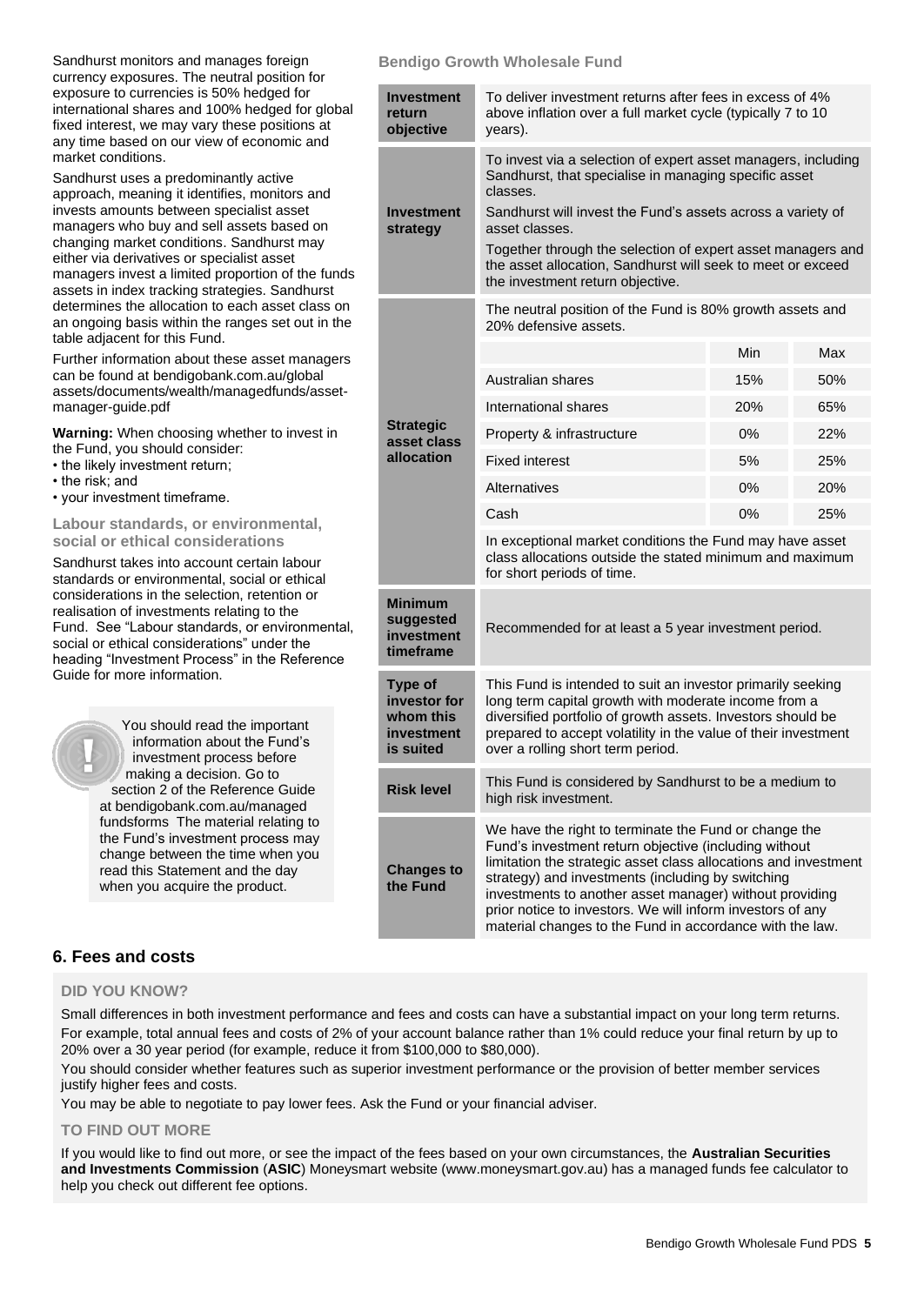The managed funds fee calculator on the ASIC website (ww[w.moneysmart.gov.au\)](https://www.moneysmart.gov.au/) can also be used to calculate the effect of fees and costs on account balances. Taxation information is set out in section 7 of this PDS.

The following table shows the fees and other costs that you may be charged. These fees and costs may be deducted from your money, from the returns on your investment or from the assets of the Fund as a whole. This information can be used to compare costs between different simple managed investment schemes.

You should read all the information about fees and costs because it is important to understand their impact on your investment. All the fees and costs shown in this section include GST less the applicable reduced input tax credits unless otherwise stated.

#### **Fees and costs summary**

| <b>Bendigo Growth Wholesale Fund</b>                                                                                                    |                                         |                                                                                                                                                                                                                                                                                                                                                                                                                                       |  |
|-----------------------------------------------------------------------------------------------------------------------------------------|-----------------------------------------|---------------------------------------------------------------------------------------------------------------------------------------------------------------------------------------------------------------------------------------------------------------------------------------------------------------------------------------------------------------------------------------------------------------------------------------|--|
| Type of fee or cost                                                                                                                     | <b>Amount</b>                           | How and when paid                                                                                                                                                                                                                                                                                                                                                                                                                     |  |
| <b>Ongoing annual fees and costs</b>                                                                                                    |                                         |                                                                                                                                                                                                                                                                                                                                                                                                                                       |  |
| Management fees and costs*<br>The fees and costs for managing your<br>investment                                                        | 0.93% p.a.                              | The Fund's management fee is 0.92% p.a. and is calculated on<br>the Fund's net asset value, accrued daily and paid quarterly in<br>arrears to Sandhurst from the Fund's assets as a whole.<br>Management fees and costs include indirect costs of 0.01% p.a.<br>which are paid when they arise.<br>The Fund's management fees and costs are recovered from the<br>Fund and are not directly deducted from your investment<br>account. |  |
| Performance fees<br>Amounts deducted from your<br>investment in relation to the<br>performance of the product                           | 0.12% p.a.                              | Sandhurst does not charge a performance fee for managing the<br>Fund. However, the Fund pays performance fees to some asset<br>managers that manage interposed vehicles in which the Fund<br>invests.<br>These performance fees are recovered from the Fund as and<br>when they are incurred and are not directly deducted from your<br>investment account.                                                                           |  |
| <b>Transaction costs</b><br>The costs incurred by the scheme<br>when buying or selling assets                                           | 0.15% p.a.                              | Transaction costs are paid as and when they are incurred by the<br>Fund by a deduction from the Fund. Transaction costs are also<br>incurred by an interposed vehicle in which the Fund has invested<br>and those costs reduce the value of the Fund's investment in<br>that interposed vehicle. These transaction costs are not directly<br>deducted from your investment account.                                                   |  |
|                                                                                                                                         |                                         | Member activity related fees and costs (fees for services or when your money moves in or out of the scheme) <sup>^</sup>                                                                                                                                                                                                                                                                                                              |  |
| Establishment fee<br>The fee to open your investment                                                                                    | Nil                                     | Not applicable                                                                                                                                                                                                                                                                                                                                                                                                                        |  |
| Contribution fee<br>The fee on each amount contributed<br>to your investment                                                            | Nil                                     | Not applicable                                                                                                                                                                                                                                                                                                                                                                                                                        |  |
| Buy-sell spread <sup>#</sup><br>An amount deducted from your<br>investment representing costs<br>incurred in transactions by the scheme | Buy spread: 0.21%<br>Sell spread: 0.20% | The buy spread applies to each application in the Fund and is<br>deducted from your investment amount upon application. The<br>sell spread applies to each withdrawal and is deducted from your<br>investment amount upon withdrawal.                                                                                                                                                                                                 |  |
| Withdrawal fee<br>The fee on each amount you take out<br>of your investment                                                             | Nil                                     | Not applicable                                                                                                                                                                                                                                                                                                                                                                                                                        |  |
| Exit fee<br>The fee to close your investment                                                                                            | Nil                                     | Not applicable                                                                                                                                                                                                                                                                                                                                                                                                                        |  |
| Switching fee<br>The fee for changing investment<br>options                                                                             | Nil                                     | Not applicable                                                                                                                                                                                                                                                                                                                                                                                                                        |  |

\* The amount of this fee can be negotiated. See "Differential fee arrangements" under the heading "Additional explanation of fees and costs" in Reference Guide for more information.

^ These fees do not include amounts payable to a financial adviser. See "Advice fee" under the heading "Additional explanation of fees and costs" in the Reference Guide for more information.

# These spreads can increase materially in stressed market conditions. See "Investor buy/sell spread" under the heading "Additional explanation of fees and costs" in the Reference Guide for more information.

**Warning:** Additional fees may be paid to a financial adviser if a financial adviser is consulted. Please refer to the Statement of Advice in which details of the fees are set out.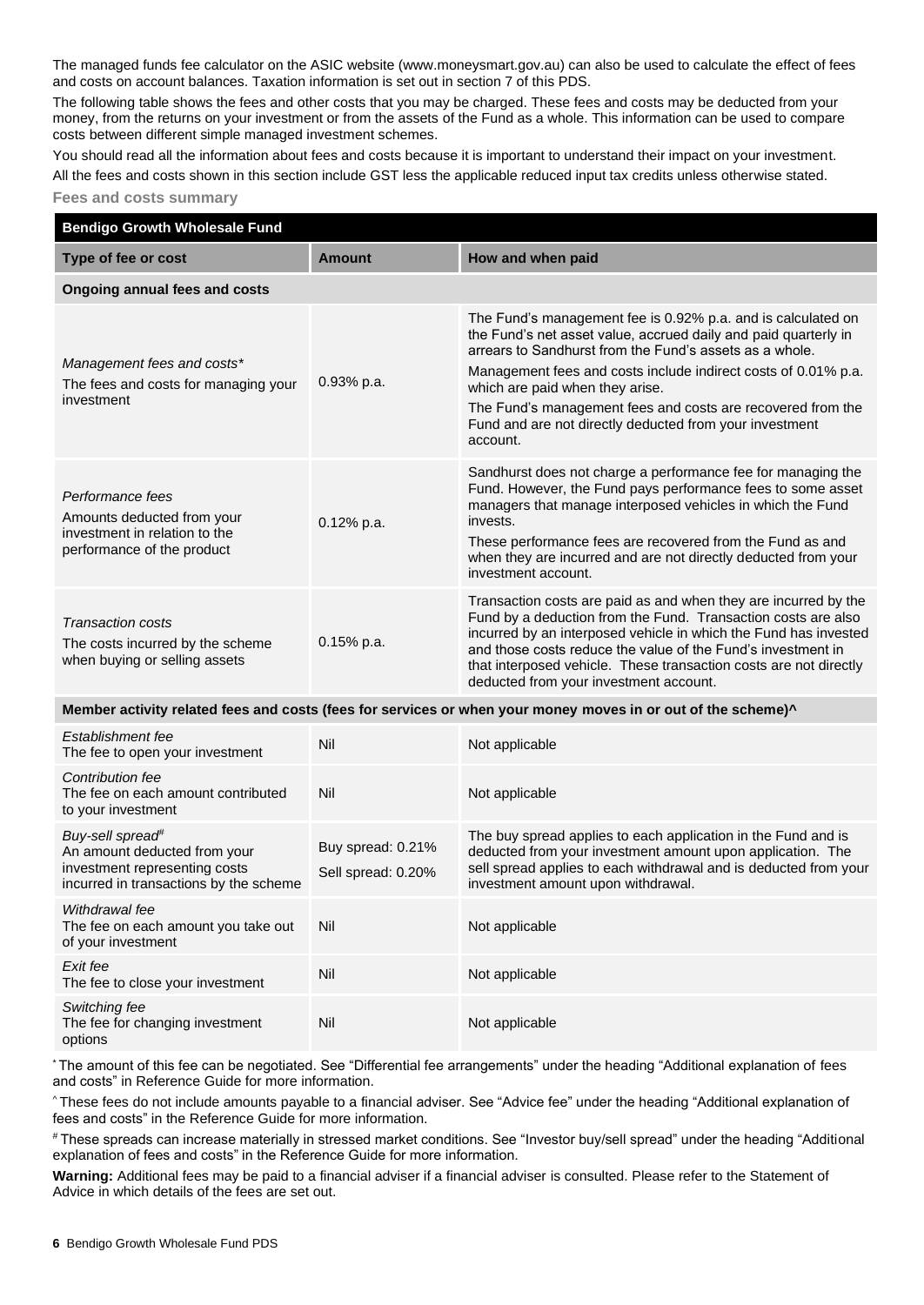# **Example of annual fees and costs for the Fund**

The following table gives an example of how the fees and costs for the Fund can affect your investment over a one-year period. You should use this table to compare the Fund with other managed investment products.

| <b>EXAMPLE:</b><br><b>Bendigo Growth Wholesale</b><br>Fund |               | <b>BALANCE OF \$50,000 WITH</b><br><b>A CONTRIBUTION OF</b><br>\$5,000 DURING YEAR                                                                                                                             |
|------------------------------------------------------------|---------------|----------------------------------------------------------------------------------------------------------------------------------------------------------------------------------------------------------------|
| Contribution<br>Fees                                       | Nil           | For every additional \$5,000<br>you put in, you will be charged<br>\$0.                                                                                                                                        |
| <b>PLUS</b><br>Management<br>Fees and<br>Costs             | 0.93% p.a.    | And, for every \$50,000 you<br>have in the Bendigo Growth<br>Wholesale Fund, you will be<br>charged or have deducted<br>from your investment \$465<br>each year.                                               |
| <b>PLUS</b><br>Performance<br>Fees                         | $0.12\%$ p.a. | And, you will be charged or<br>have deducted from your<br>investment \$60 in<br>performance fees each year.                                                                                                    |
| <b>PLUS</b><br>Transaction<br>Costs                        | $0.15%$ p.a.  | And, you will be charged or<br>have deducted from your<br>investment \$75 in transaction<br>costs.                                                                                                             |
| <b>EQUALS</b><br>Cost of<br>Bendigo<br>Growth<br>Wholesale |               | If you had an investment of<br>\$50,000 at the beginning of<br>the year and you put in an<br>additional \$5,000 during that<br>year, you would be charged<br>fees and costs in the range of:<br>\$600 to \$660 |
| Fund                                                       |               | What it costs you will                                                                                                                                                                                         |
|                                                            |               | depend on the fees you<br>negotiate.                                                                                                                                                                           |

**Additional explanation of fees and costs**

#### **Management fees and costs**

Management fees and costs are incurred in managing the Fund, comprising the management fee paid to Sandhurst as responsible entity for administering the Fund, other investmentrelated expenses and reimbursements in relation to the Fund, amounts paid or payable for investing in the assets of the Fund, and indirect costs (excluding any transaction costs and performance fees, if any). Indirect costs are based on the actual costs of the past financial year.

Indirect costs are any amounts that directly or indirectly reduce the returns on the units that is paid from, or reduce the amount or value of, the income or assets of the Fund (including an underlying investment of the Fund).

The Fund's Constitution allows Sandhurst to pay or recover, from the Fund, all costs, charges, expenses and outgoings reasonably and properly incurred by Sandhurst in the proper performance of its duties in administering the Fund. These are included as part of the indirect costs of the Fund.

Management fees and costs are based on the latest available information as at the date of this PDS. Management fees and costs may increase or decrease over time depending on the amounts comprising the management costs described above.

#### **Performance fees**

A performance fee is an amount paid or payable, calculated by reference to the performance of the Fund and interposed vehicles in which the Fund invests, whether from income or capital appreciation (realised or unrealised). As at the date of this PDS, Sandhurst does not charge a performance fee for

managing the Fund but some of the asset managers of interposed vehicles in which the Fund invests do charge performance fees.

Accordingly, the total performance fees set out in the 'Fees and costs summary' include performance fees chargeable by us (nil) and performance fees of 0.12% p.a. chargeable by some of the asset managers of interposed vehicles in which the Fund invests.

The performance fees set out above have been calculated by reference to the average performance fees over a previous period, except where the Fund or the relevant interposed vehicle was first offered in the current financial year, in which case a reasonable estimate of the performance fees was used in the calculation.

#### **Transaction costs**

Transaction costs are incurred when acquiring and disposing of certain assets. These costs may include clearing costs, brokerage, stamp duty and buy/sell spreads charged by us or charged to us by asset managers we engage. The amount of total gross transaction costs are 0.22% p.a. The transaction costs shown in the 'Fees and costs summary' are shown net of any amount recovered by the buy/sell spread charged by Sandhurst as set out in the 'Fees and costs summary'.

#### **Changes to fees and costs**

Fees and costs can be changed at any time by Sandhurst in accordance with the Fund's Constitution without your consent. If fees payable to Sandhurst increase, you will be given 30 days' prior notice. Other costs may change at any time without prior notice to you.

#### **Tax**

For information about tax, please see section 7 "How managed investment schemes are taxed".



You should read the important information about 'Fees and costs' before making a decision. Go to section 3 of the Reference Guide at [bendigobank.com.au/managedfundsf](https://bendigobank.com.au/managedfundsforms)orms The material relating to the 'Fees and costs' may change between the time when you read this Statement and the day when you acquire the product.

# **7. How managed investment schemes are taxed**

**Warning:** Investing in a registered managed investment scheme is likely to have tax consequences. The Australian taxation system is complex and individual investors have different circumstances. Persons are strongly advised to seek professional tax advice.

In summary, when investing in the Fund, investors should note that:

- Registered managed investment schemes generally do not pay tax on behalf of investors.
- Investors will be assessed for tax on income and capital gains generated by the Fund in the year to which their entitlement relates, irrespective of whether the income is reinvested or the income payment occurs at a later date.
- Tax components of Fund distributions will be allocated to investors on a fair and reasonable basis.
- The Fund will pass through the investors' share of any tax credits received during the year.
- The Fund has made a 'capital election' under the tax regime for Managed Investment Trusts (MIT) and it continues to be an eligible MIT.
- Investors may be liable for tax on capital gains realised on the sale of units in the Fund, either by withdrawal, switch or transfer.